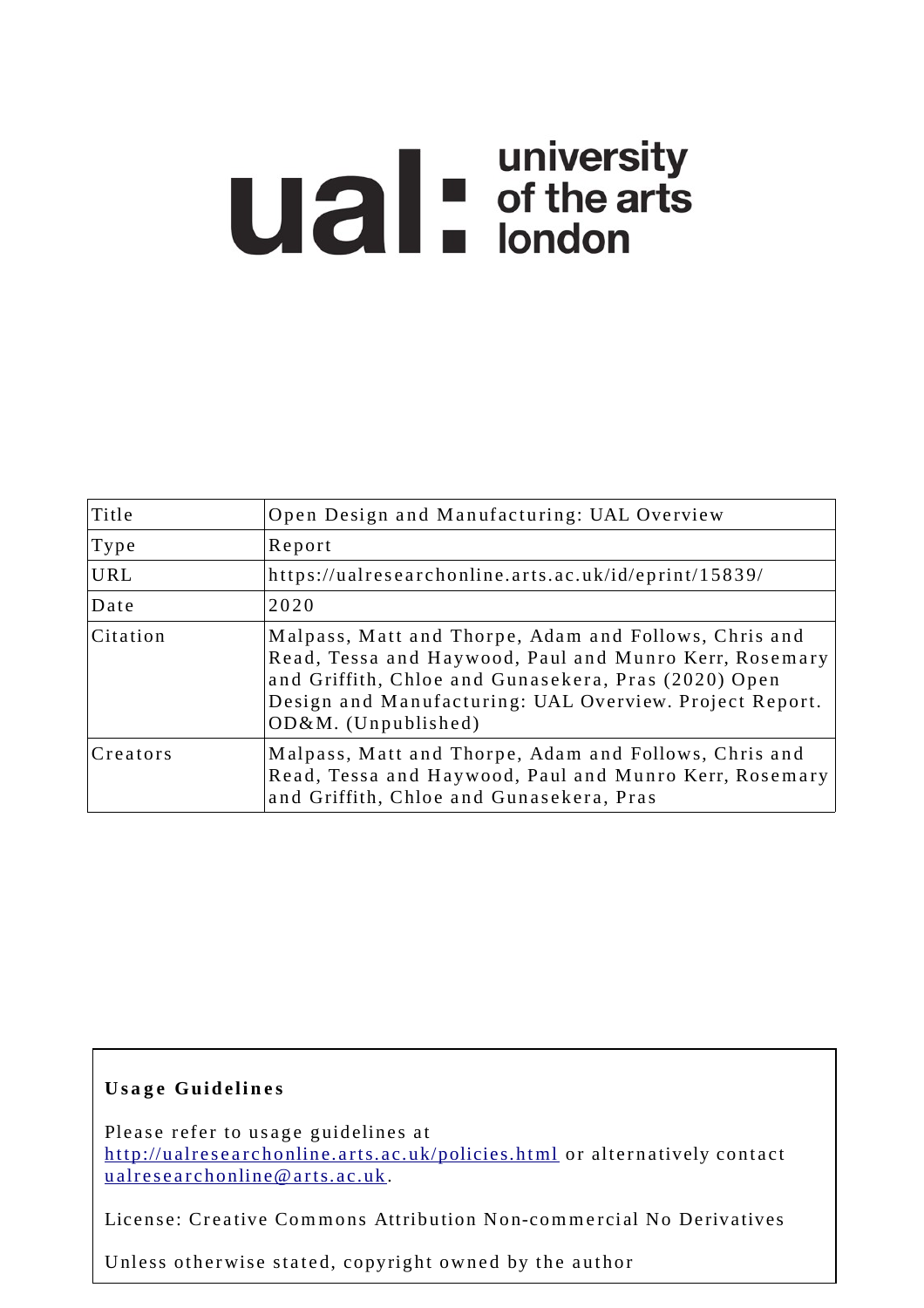



## **OPEN DESIGN & MANUFACTURING**

#### **A Knowledge Alliance between HEIs, Makers and Manufacturers to boost Open Design & Manufacturing in Europe 2017-2020**

Matt Malpass, Adam Thorpe, Tessa Read, Chris Follows, Paul Haywood, Rosie Munro Kerr, Chloe Griffith, Pras Gunasekera



Co-funded by the Erasmus+ Programme of the European Union *The European Commission support for the production of this publication does not constitute an endorsement of the contents which reflects the views only of the authors, and the Commission cannot be held responsible for any use which may be made of the information contained therein*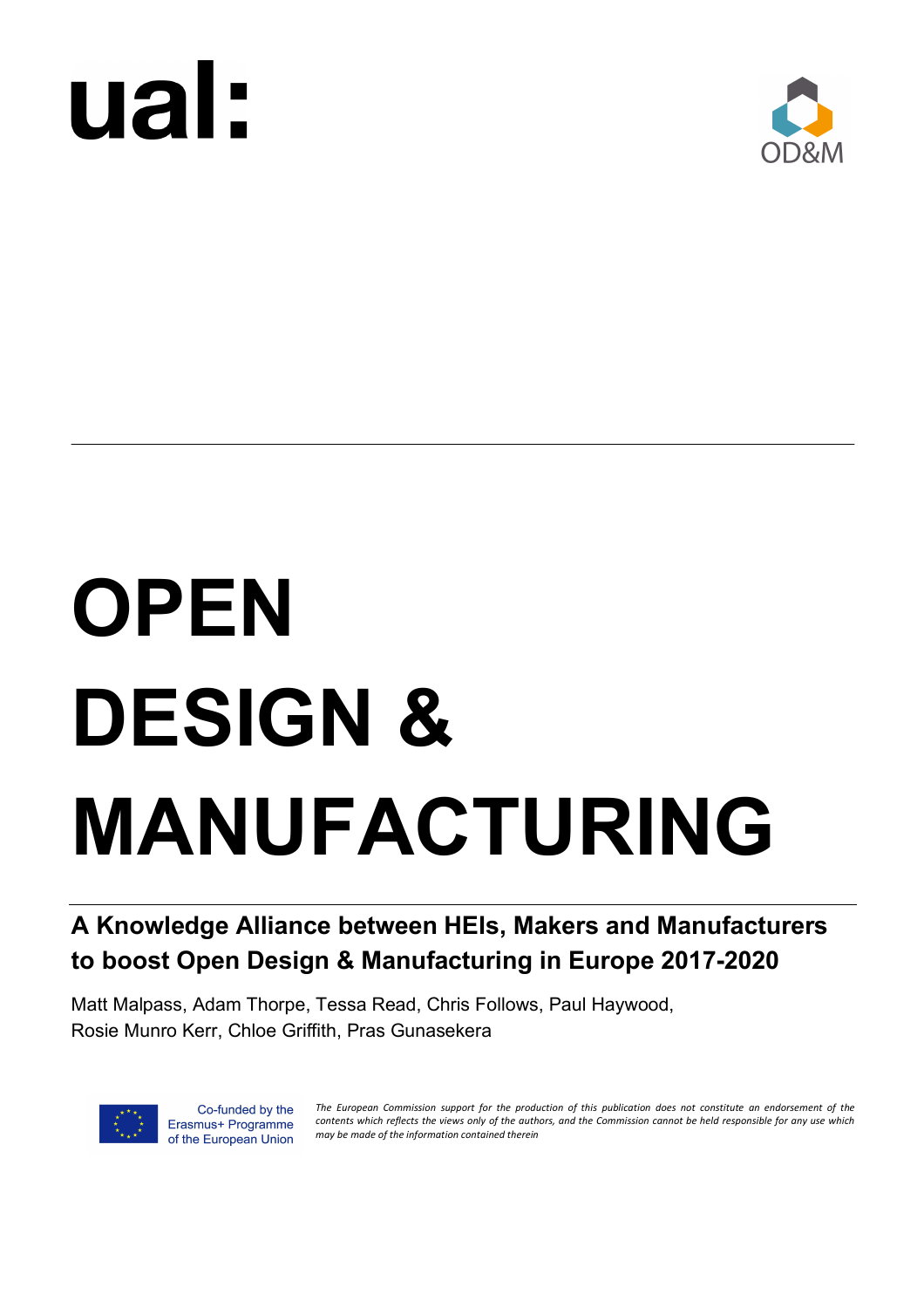## **Contents**

| <b>Introduction</b>           | 3  |
|-------------------------------|----|
| <b>Research Methodology</b>   | 4  |
| <b>Research Findings - UK</b> | 6  |
| <b>Training Prototypes</b>    | 14 |
| Implementation                | 15 |
| <b>Conclusions</b>            | 18 |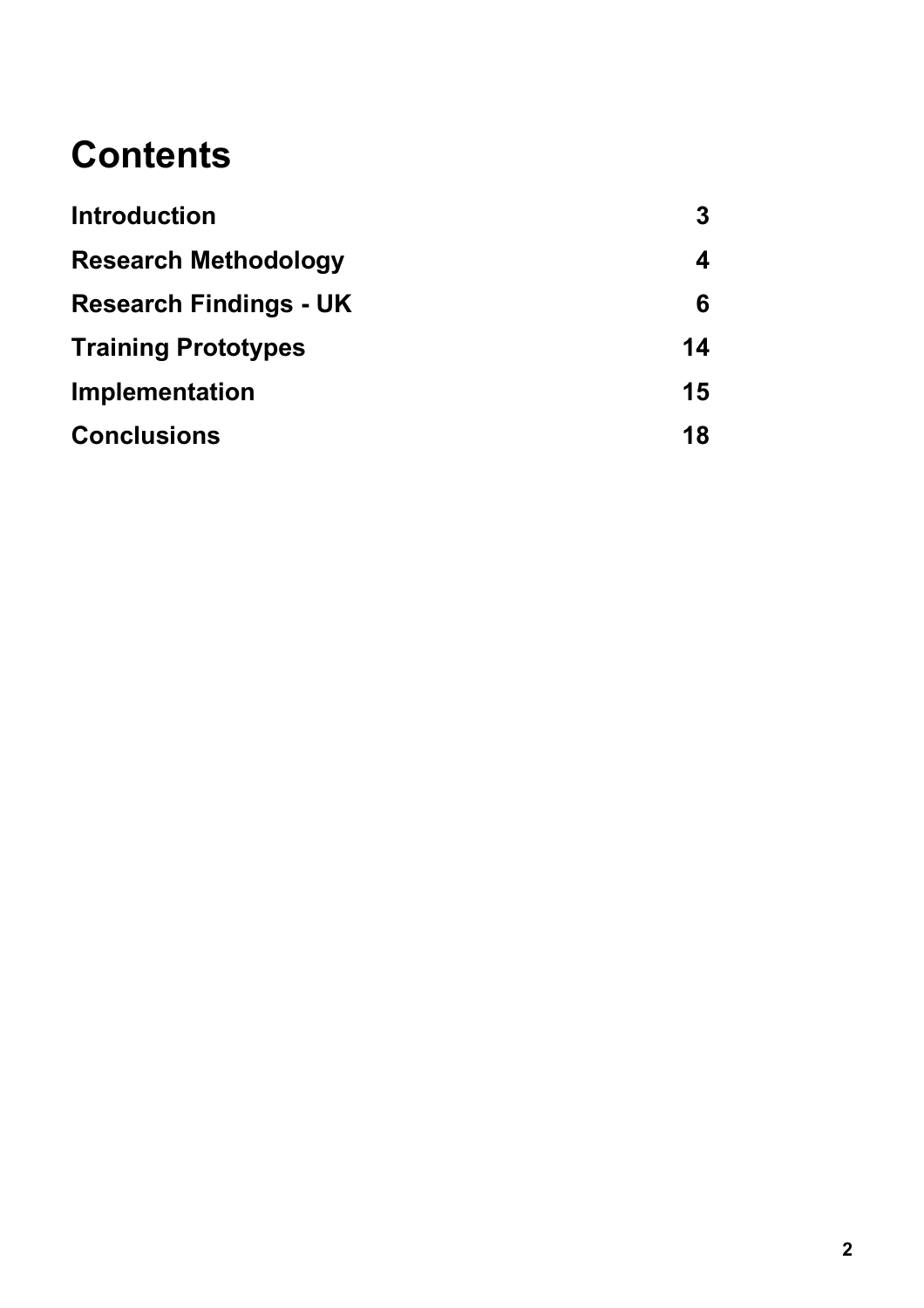## **Introduction**

The Open Design & Manufacture (OD&M) project has been funded by the European Commission under the Erasmus+ Programme: Knowledge Alliances Strand.

The three-year project commenced in 2017 and brings together the following organisations to share knowledge and create teaching and training programmes within the OD&M paradigm:

- University of the Arts, London
- University of Florence DIDA
- University of Dabrowa Gornicza
- University of Deusto Faculty of Engineering
- University of Tongji Furniture and Furnishing Centre, Tecnalia
- Fablab Lodz
- Fablab London
- P2P Foundation
- **LAMA Agency**

The project also brought together a number of Universities, SMEs, Foundations, Local Innovation communities and networks across Europe as associate partners.

OD&M is a Knowledge Alliance with a focus on the creation, support and scaling up of transnational communities of practices around the Open Design & Manufacturing paradigm. The Alliance aims to utilise openness, sharing and collaboration to create new value systems of innovation in design and manufacturing which are orientated towards social good.

The Alliance has facilitated openness through the active involvement of Universities, manufacturing businesses and communities of digital-savvy makers across Europe and China in order to co-create an ecosystem that encourages open design and manufacture. This in turn leads to a more innovative, socially and environmentally focused sustainable manufacturing system.

Through the creation of new means and methods to strategically connect Universities, maker communities, enterprises and stakeholders, the OD&M Alliance works to shape meaningful routes of knowledge exchange, which are able to generate new research and experimentation with products and processes informed by OD&M approaches and principles.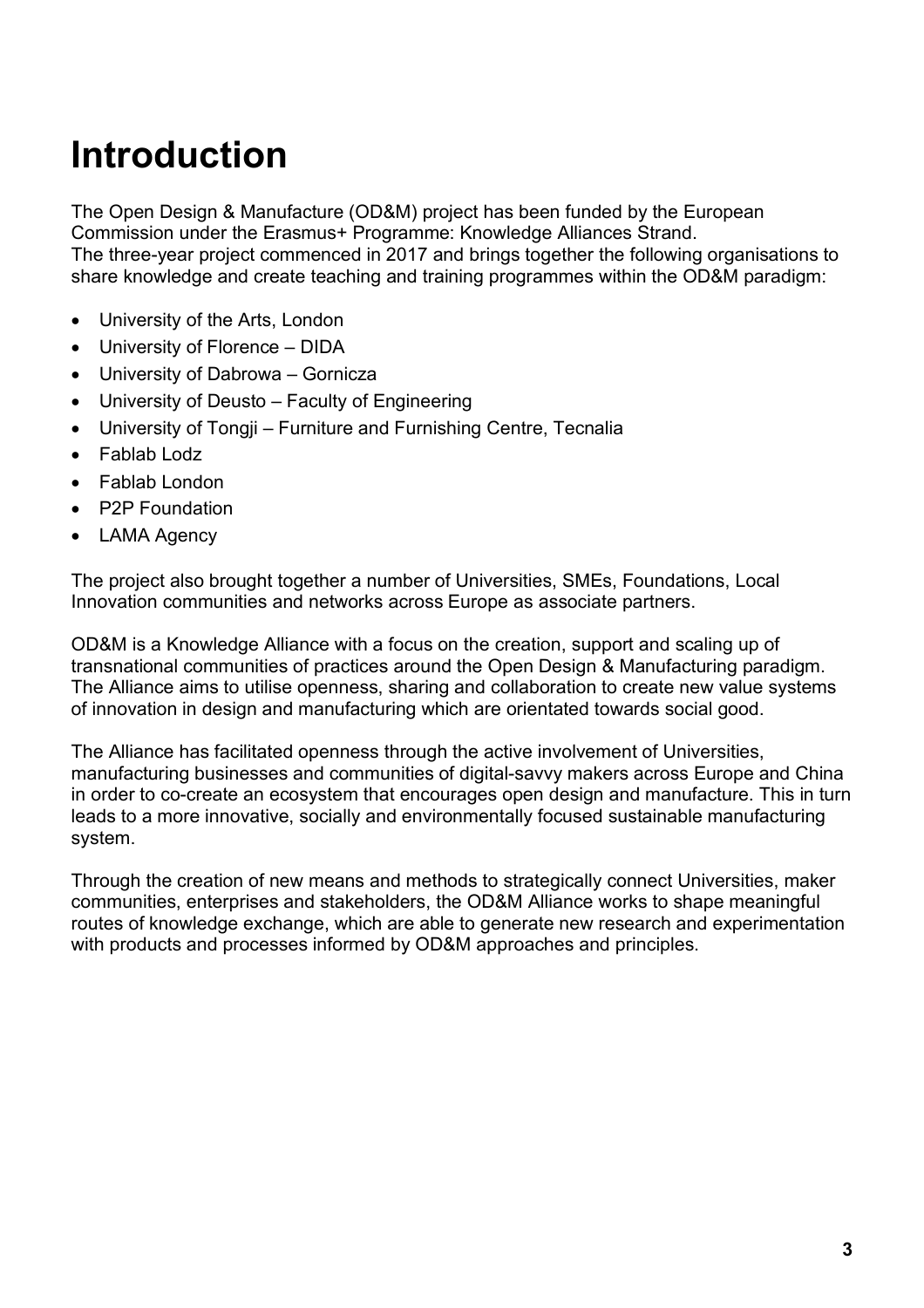The OD&M project had three key objectives that spanned the Alliance:

- 1. The **advancement of awareness and knowledge** on the OD&M arena, in order to increase its recognition and understanding within society
- 2. **Innovation within Higher Education** through new content across curricula which includes innovative teaching and learning methods that are based on multi-disciplinary, open collaboration, peer and project based learning
- 3. **Building new capacities and skills** that facilitate the usage of OD&M approaches and principles among manufacturing enterprises and therefore foster innovation in the sector.

## **Research Methodology**

Throughout March to August 2017, the four main partner countries of the OD&M project (Italy, Spain, the United Kingdom and Poland) carried out action-research with the core aim of analysing how and to what extent:

- Universities, maker communities and enterprises (the OD&M Knowledge Triangle) are currently engaging with the OD&M paradigm
- this 'knowledge triangle' is working together towards the creation of effective and meaningful value chains of innovation as well as understanding the elements that enable or limit this.

The action-research was structured into four key stages:

1. The analysis of the key skills and competences that are present within the current 'maker profile' in order to understand how and in which context these are developed, as well as identifying in which particular teaching and learning processes (formal, informal, non-formal) these are cultivated.

2. The analysis of existing making-related initiatives promoted or partnered with Universities, and the development of an understanding via discussion with Higher Education staff about the drivers, barriers and possible scenarios connected to the introduction of making education within formal learning.

3. An exploration of how making-related values, skills and competencies are contributing to inform and shape businesses (both professional makers and OD&M enterprises) i.e. businesses that are integrating open source ICTs and open-driven approaches within their own business models, production processes and/or products.

4. The investigation of the perceptions and opinions of traditional companies (i.e. those that are not engaged in OD&M and are unaware of this paradigm and the opportunities for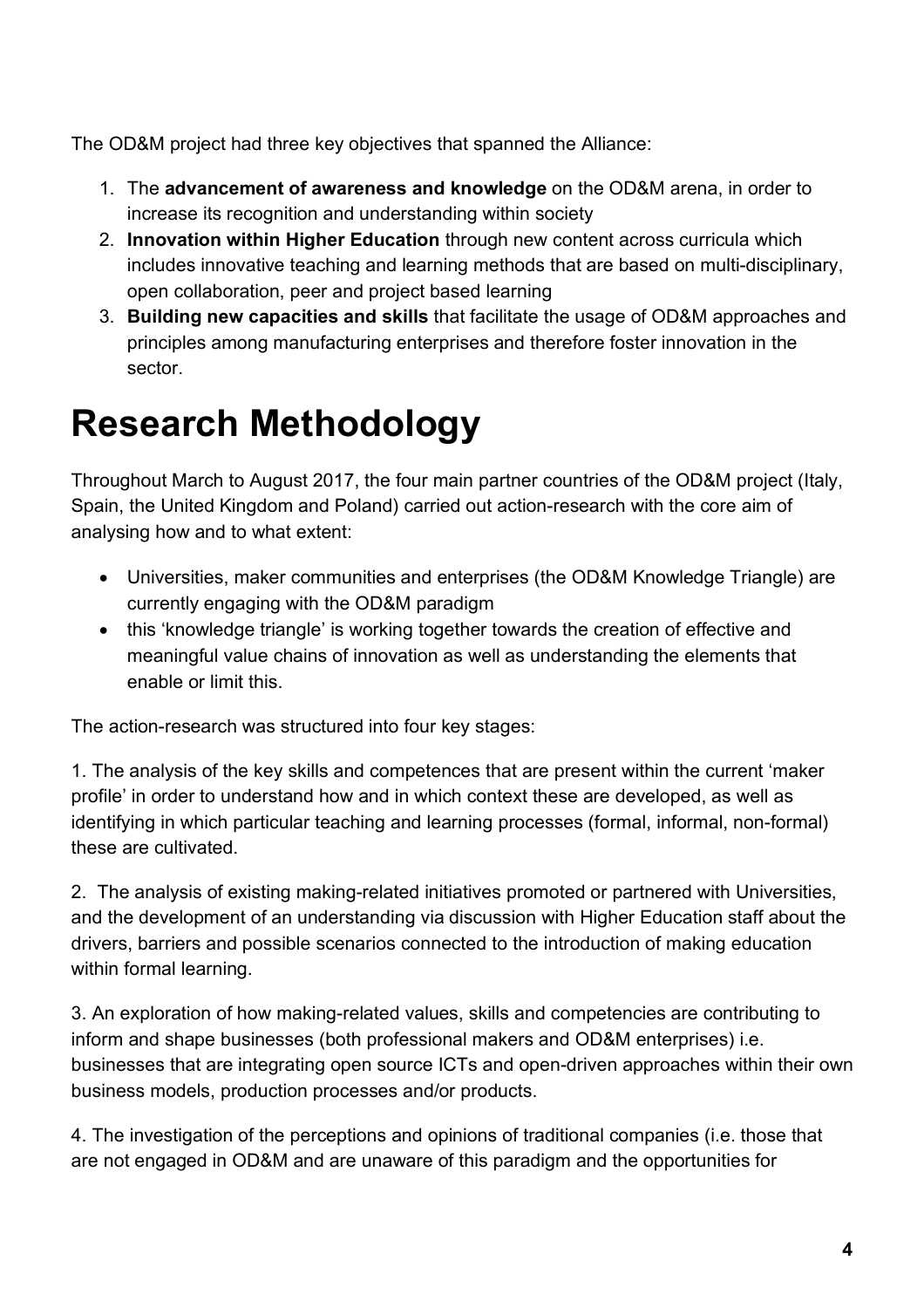innovation within it) in relation to these topics and the potential risks and benefits that may arise for them within the OD&M paradigm.

The overarching goal of this action-research was to identify gaps and opportunities that could strengthen connections and collaborations within the OD&M 'knowledge triangle' and equipping Higher Education Institutions with new assets and capacities in order to take a more substantial role in this arena.

The action-research employed a broad range of data collection and analysis tools in order to investigate the key stages and included:

- Desk research in order to understand; the main features and key trends of the global maker movement, current formal teaching methods (inc. the integration of making principles, approaches and tools) in HEI systems and relevant business case studies/success stories that have applied OD&M principles in each country involved.
- Surveys that were targeted to 50 makers in each country aimed at investigating key values and principles, skills and competencies and the contexts (formal, non-formal and informal) as well as the processes that enable the development of these competences.
- Semi-structured interviews with varying stakeholders in order to build knowledge of the additional perspectives on the maker movement and bolster the understanding of the 'maker's profile'.
- Focus groups (3 in total) were carried out in each country with participants from a range of makerspaces (e.g. those linked to HEI's or community-based).
- Qualitative participant observations of the processes and dynamics occurring within the context of workshops, events and maker gatherings.

It is important to note that whilst this methodological approach aimed to provide an in-depth understanding to the maker movement, participants numbers and the contextual specificity of each country has meant that the analysis presented should not be considered exhaustive but rather an initial picture of the maker movement and its prevalence within Higher Education and businesses, in the context of the  $UK<sup>1</sup>$ . The findings from this research stage have since informed the development of a training program for staff within the Higher Education context.

 $\overline{a}$ 

<sup>&</sup>lt;sup>1</sup> For more detailed information of the UK research findings see OD&M Report with China, Annex 1 OD&M Country report, UK available here: https://odmplatform.eu/wpcontent/uploads/2017/05/Report-ODM-Shanghai-Mobility.pdf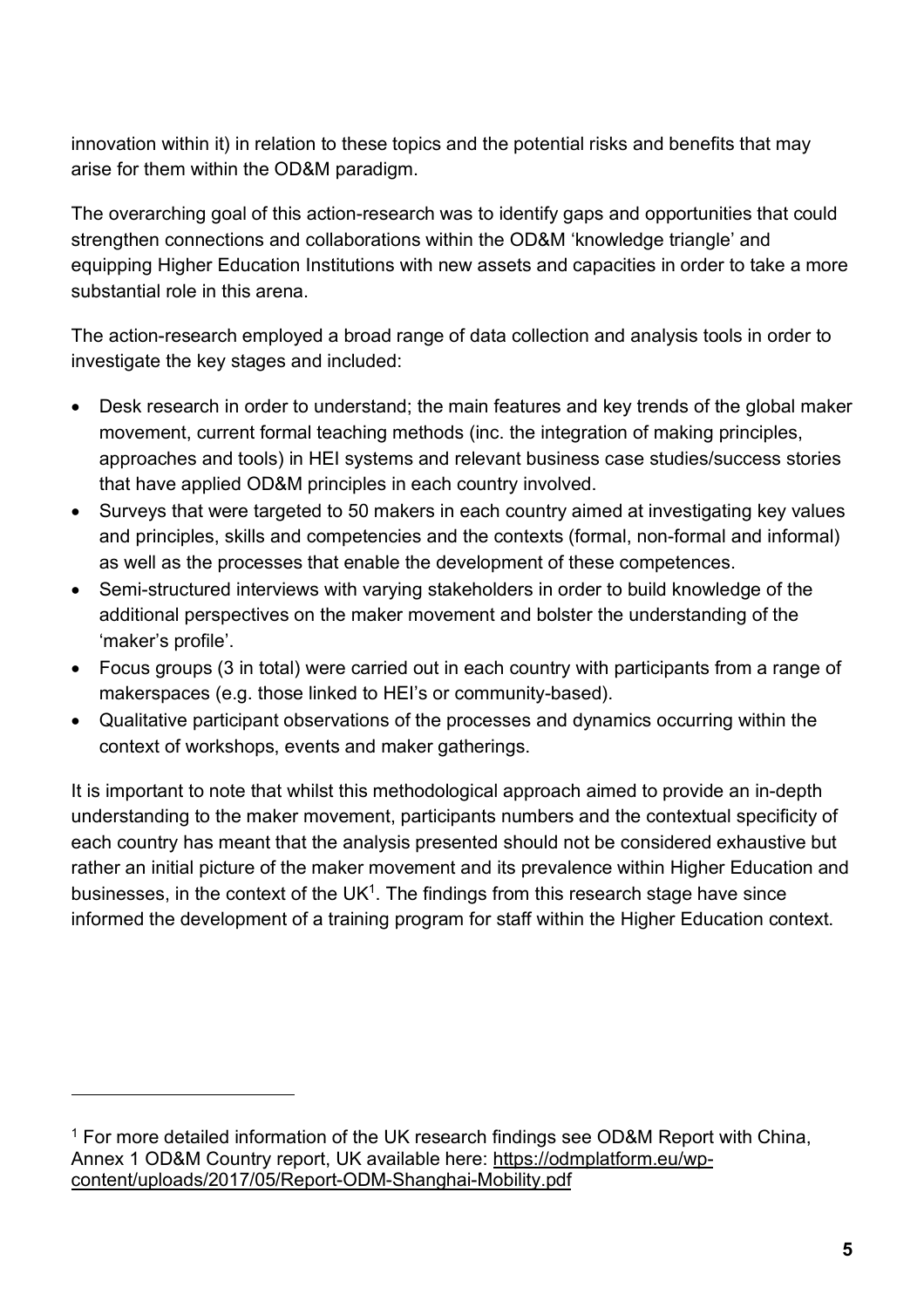## **Research Findings**

In 2017 there were over 200 makerspaces throughout the UK, with nearly every city having at least one makerspace. Funding streams and research implemented at both a national and international level have facilitated the creation of an active making environment in the UK which has had an impact upon educational, social and business arenas.

Despite plurality between the values, motivations, competency levels and practices between makers in the UK community and communities of practice there are key principles that permeate through the movement.

Across almost all tiers of education, institutions are exploring meaningful connections with the making community which can be attributed to renewed political interest and a focus and investment in STEM (Science, Technology, Engineering and Maths) education.

The rise of incubators and accelerators within the business sector has created an environment where disruptive business models are being developed within startups and companies. Large corporations also help to sustain the development of the maker movement through Corporate Social Responsibility (CSR) budgets.

A key aspect to the UK maker movement is its strong connection with Social Innovation. Makerspaces often operate as collective experimentation sites for socially driven projects and are particularly focused on urban regeneration, unemployment and social inclusion of marginalised groups.

In relation to practices undertaken within makerspaces, new thematic areas within design and making take on an ever exploratory focus, which can be exemplified in green and bio design spaces, that are equipped with specialist equipment required for growing and designing in biological contexts.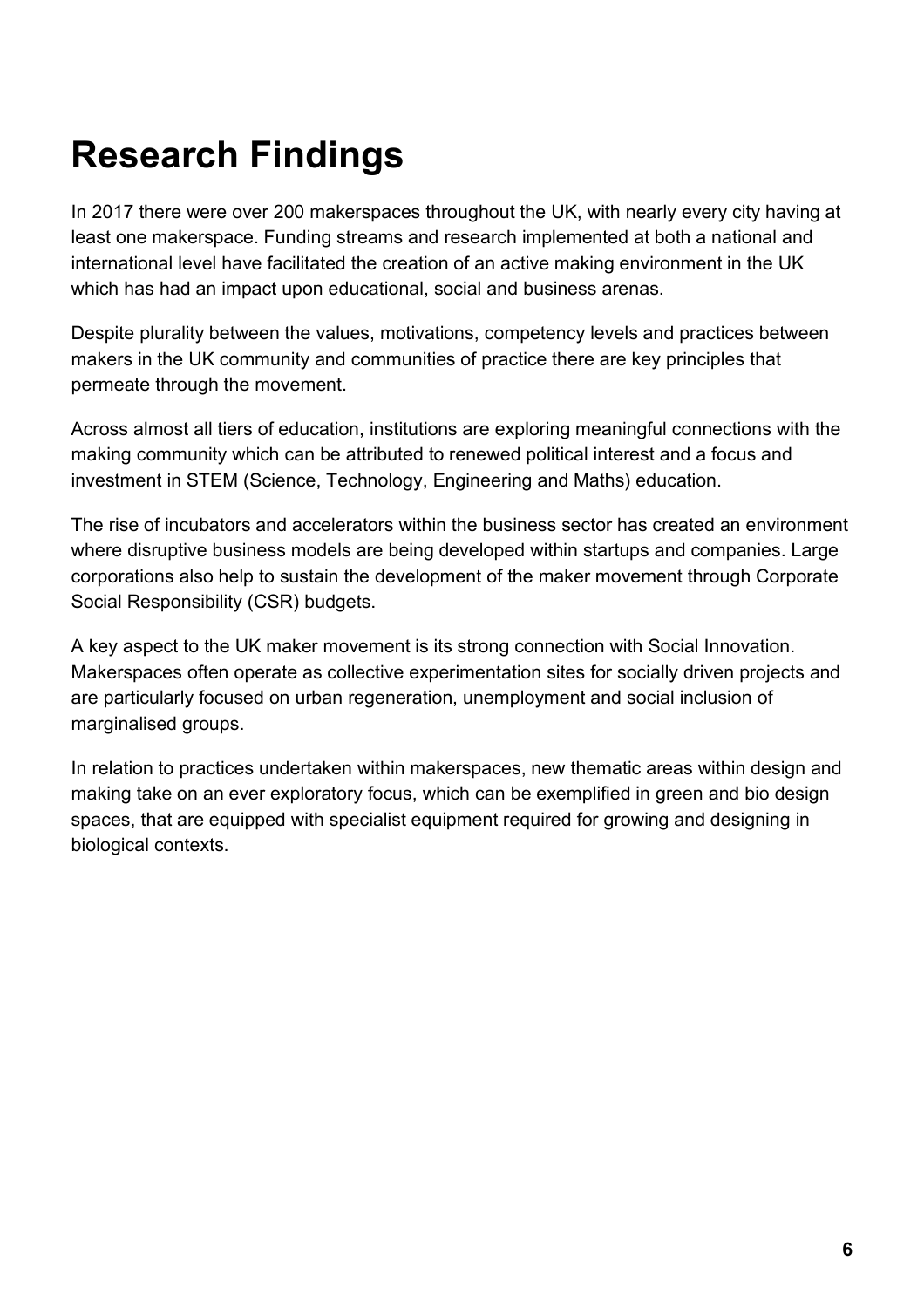#### **The key principles of the UK maker movement:**

- *Prosumption* this is specifically evidenced through the use of 'prosumer tools' and the 'collaborative consumption' of tools used in the execution of projects. Prosumer tools can be defined as tools with self-fabrication capabilities, where the maker both consumes, and produces media as an output of the creative act (this is typified by 3D printing and it's associated practices). These tools are used in the contexts of learning, enterprise and socialisation2.
- *Collaborative working* projects are often undertaken with this ethos at their centre with coworking, time-banking and bartering being commonplace whereby the network of makers and members of maker communities offer time, resource and expertise as currency in exchange for access to space, use of facilities and services.
- *Active engagement with technology* most importantly makers aim to develop their skills set and competencies within tool based creativity by establishing communities of interest and, by extension, communities of practice through peer-to-per proximate learning where skills and shared and developed collegially.

#### **The key values of the UK maker movement:**

- *Self-production* which is commonplace within enterprising individuals whose motivations may be commercial or situated within a broader understanding of self-actualisation
- *Positive social impact*
- *Accessibility* which are promoted through openness, collaboration, sharing and democracy.

#### **UK Maker Profiles:**

l

A result of the research was the development of a range of 'maker profiles' that aimed to personify the plurality that exists within the movement (in age ranges, gender, ethnicity or demographic). 14 emergent maker profiles were proposed:

1. **Agonist:** who looks for, and embraces, plurality in their design/making education with their programme of study being holistic and fluid. They hold a solid skills set in making and toolbased creativity, which affords them the ability to move from problem context to problem context effectively.

2. **Autonomous student maker**: is typified by the student maker who engages with the makerspace culture in order to augment and complement their university provision often through self-initiated projects that are credit bearing.

<sup>2</sup> This is informed and supported by the findings of the Royal Society of Arts Report by Dellot,B. (2015) *Ours to Master: How makerspaces can help us master technology for a more human end*. Royal Society of Arts, Action Research Centre.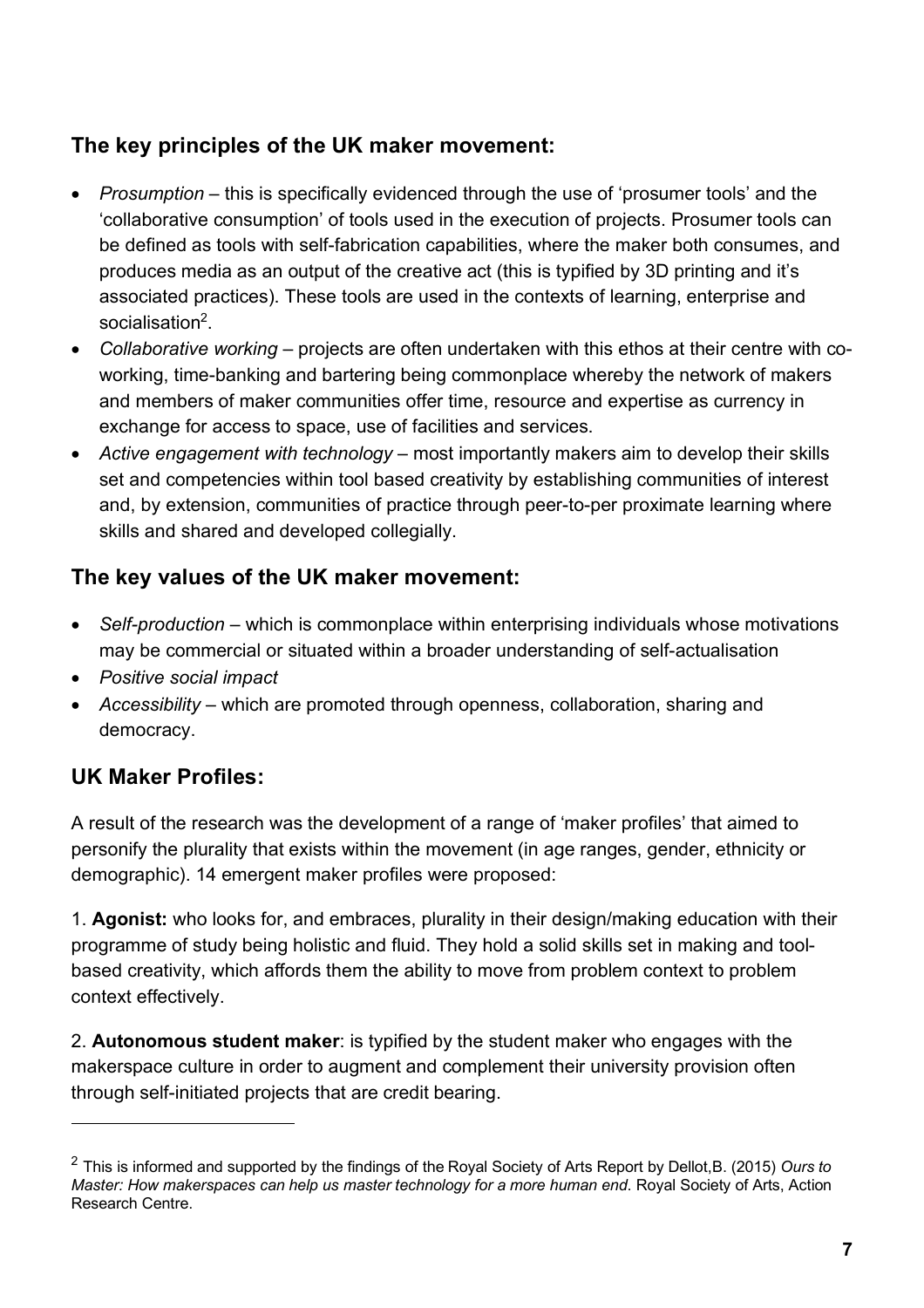3. **DIYer:** from all walks of life and experiences with a history or tinkering, building and crafting. These tend to typically be a hobbyist, enthusiast with making as a personal passion.

4. **Educator:** skilled communicators and knowledgeable in a range of making contexts with a desire to support the development of others.

5. **Entrepreneur:** is adept at picking up industry trends and utilising those insights to inform the things they make, all with a focus on maximising the bottom line.

6. **Extracurricular student maker:** are students enrolled on a course but who work on collaborative projects that are initiated or facilitated by the university. In this context projects are often collaborative and open to students from across a HEI and non-accredited.

7. **Inspired co-worker:** is inspired by the maker culture, primarily using the makerspace as a co-working base. Their practice may not focus directly on making, but the environment and interaction with users fosters creativity.

8. **Pro-maker:** has developed competent making skills and openly embraces emerging technologies as it emboldens their ability to add scale and efficiency to the process.

9. **Self-learner:** who learns through principles of effectuation and via watching how-to videos and swapping tips through online forums.

10. **Shift-surfer:** is restless and agile. Experimentation and networking are key as the sites for learning are distributed across the city. Skills are developed through practice in real world contexts.

11. **Socialiser**: maker spaces are often used to socialise and this maker learns through processes of engagement and socialisation.

12. **Strategist:** these are the coordinators of staff who play a strategic role in the development of the space, culture and programming.

13. **Student maker:** are student enrolled in Higher Education and are working on taught projects set by university courses.

14. **Thinkerer:** is focused on self-actualisation. These users utilise the space to retrain and develop skills. These users are typically time rich.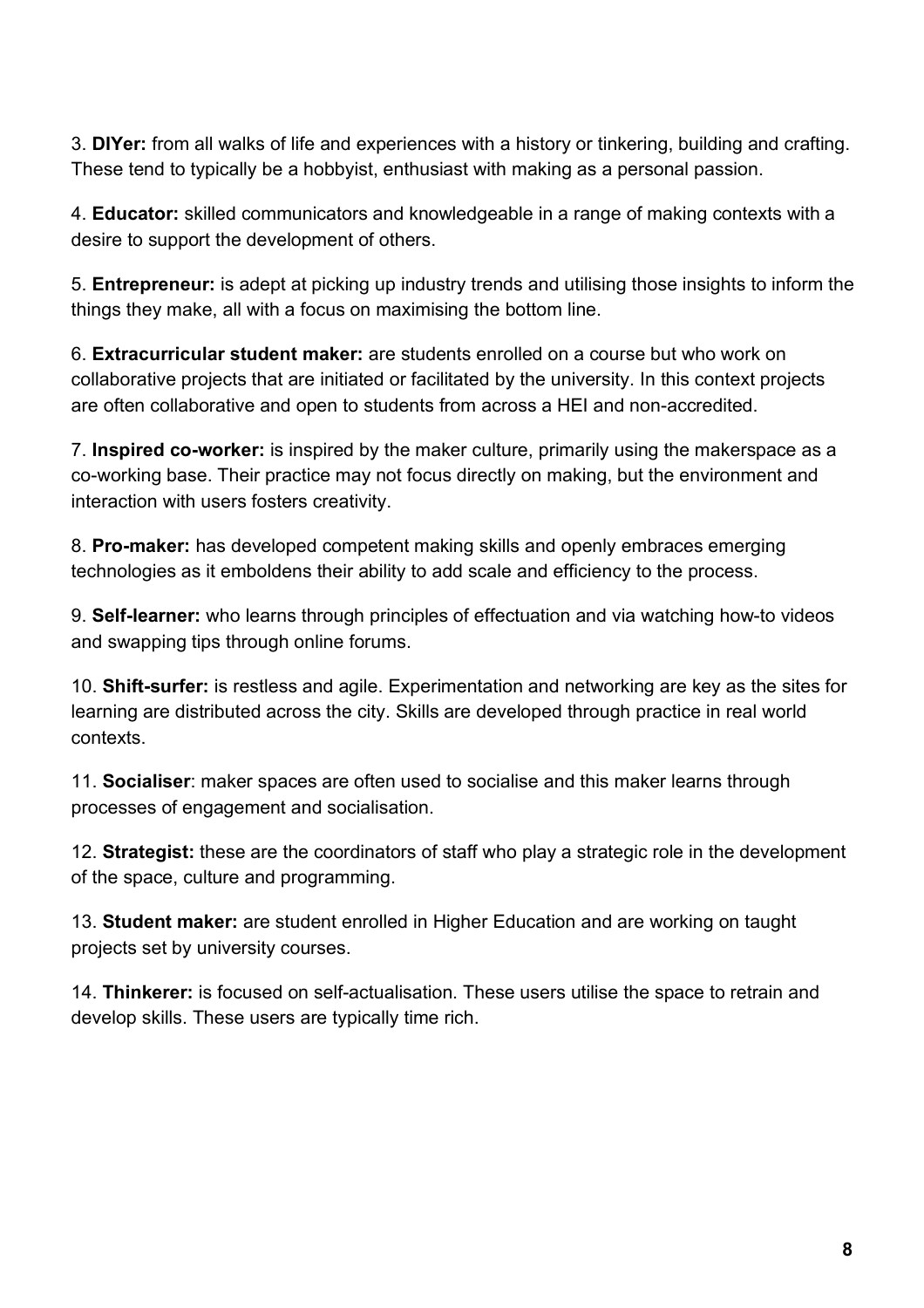#### **Makers in the UK: skills, competencies and learning contexts**

#### **Formal learning**

 $\overline{a}$ 

In the UK, formal design and making education (curricula that takes place in a structured environment, specifically dedicated to learning and typically leading towards a qualification) is delivered primarily through the Higher Education university system and specifically through Art and Design courses.

Higher education courses that have a focus on OD&M are typically in the 3D design subject area and is evident in courses such as Industrial Design, Product Design, Three-Dimensional Design, Design Maker courses, 3D Design and Craft, Decorative Art, Innovation Design Engineering, Design Products, Model Making, Ceramic Design and Design and Innovation. Digital manufacturing is also explored in Computer Aided Design courses and physical computing and digital manufacturing in Interaction Design programmes. This research has also shown that open maker/fabrication/digital practice is practiced across many different art disciplines (arts, performance and fashion).

Through research it was identified that to date there are no UK courses at undergraduate level that solely focus on OD&M. Whilst there are no dedicated courses, there are dedicated initiatives found within universities that facilitate making culture and training through extracurricular or elective modules. Examples of these are:

- The Institute of Making at University College London: is a multidisciplinary research club for students and staff with a mission to provide all makers with a creative home in which to innovate, contemplate and understand all aspects of materials.
- The Shed at Kent's School of Computing: is a stand-alone open access workshop established to provide space for students to work on practical projects. Students and staff use the Shed to build physical devices within taught modules (such IoT) but also to support and develop their own personal projects.
- The Digital Maker Collective at UAL: is an open group of UAL students, staff and alumni who share common goals of exploring digital & emerging technologies in the context of arts, education, society and the creative industries<sup>3</sup>.

These initiatives share the characteristic of open and distributed learning. Whilst sometimes non-accredited, these initiatives exist within the regulated HE sector and will often align with the strategic aims of the institution and feed directly into student experience and the university culture.

<sup>&</sup>lt;sup>3</sup> See: Higher education Academy HEA starter tools Learning resource: https:// www.heacademy.ac.uk/enhancement/starter-tools/maker-culture#snapshot-logo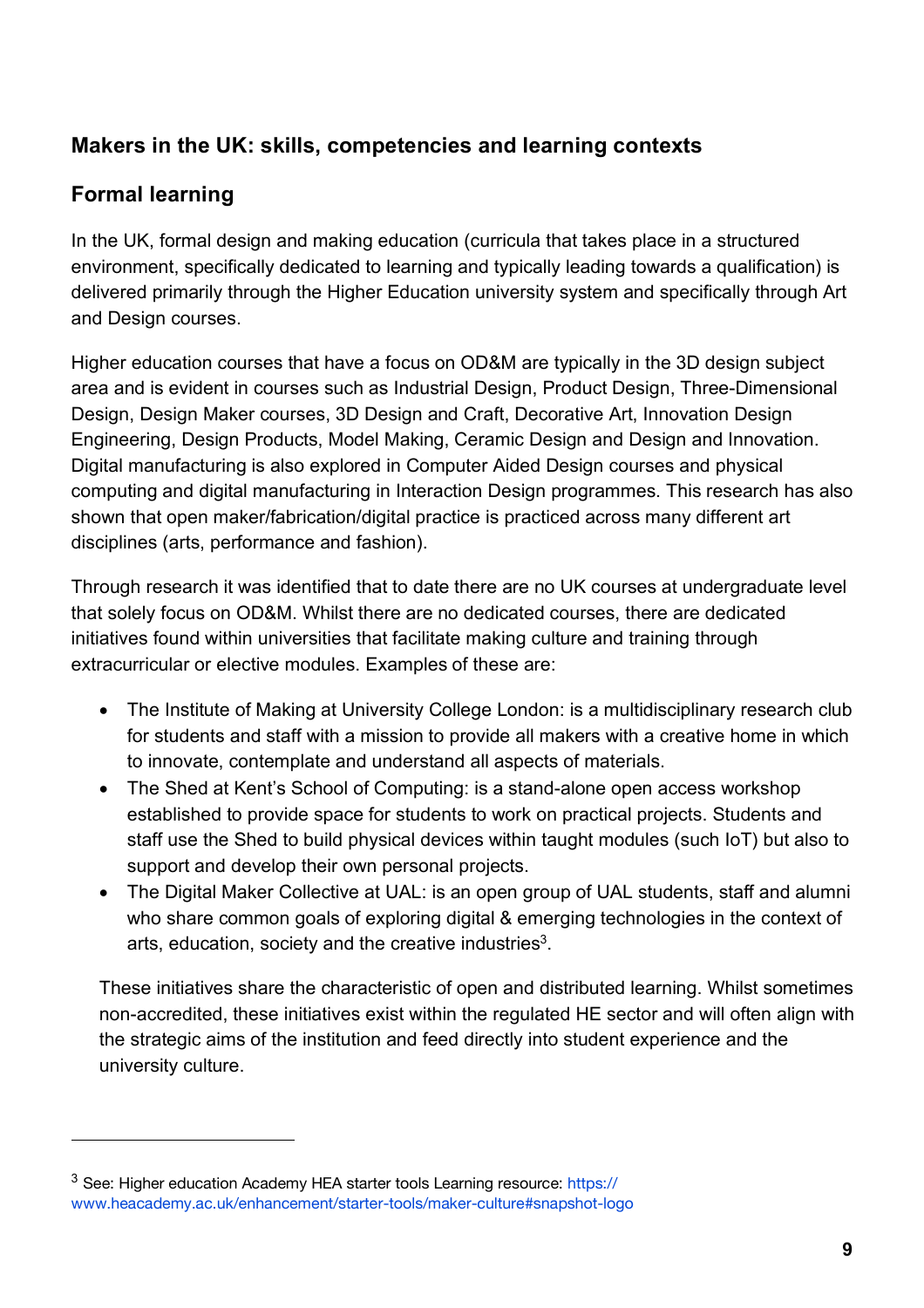Outreach is another value that is promoted within maker culture especially within the HE context with activities being facilitated through makerspaces and collectives. Examples of these initiatives that were identified through research include:

- Fab Lab Plymouth at Plymouth College of Art: resources are utilised by students across a range of study programmes (including both undergraduate and postgraduate students), pre-degree (Extended Diplomas, Foundation Diploma) and importantly arts clubs that engage students from ages 9-16 in Saturday and after school clubs. Fab Lab Plymouth also opens up to local businesses and members of the public each week therefore acting as a site of proximate learning.
- The Invention Rooms at Imperial College London: is an initiative funded to work with students from 5 locally identified Widening Participation (WP) schools with the initial intake being one hundred 14-18 year olds over the course of a year in groups of 20. Over the course of 14 contact days students will develop skills in specific areas and also develop a self directed project in order to embed these skills.
- Fab Lab Blackhorse Workshop, Tate Exchange and UAL: is working with local schools and collaborating with UAL on a widening participation project 'Design Untitled'. Students from Crafts College, Stratford are also referred to the Fab Lab.

#### **Learning methods:**

Through analysis of the survey, interviews with academics and observations of learning and teaching, six categories of learning methods have been proposed within the OD&M context:

- 1. **Learning to learn:** where students are openly positioned as active participants in their learning.
- 2. **Learning through doing**: where teaching and strategy has evolved through a clear commitment to 'learning through doing'.
- 3. **Collaboration:** whereby collaborative and entrepreneurial learning are encouraged and taught as a core competency of maker culture.
- 4. **Distributed learning and signposting:** learning occurs across the city and its distributed resources where signposting and directing the learner to relevant resources is key.
- 5. **Online learning resources:** occurring in both formal and non-formal contexts, this method is important for personal development and as a site for knowledge exchange. Within HE, virtual learning spaces act as a site for communication, a file repository and for information dissemination.
- 6. **Problem posing:** is a common teaching method in the formal learning context, using briefs formulated from situated 'live' problem contexts and with structured making and design processes as part of the curriculum.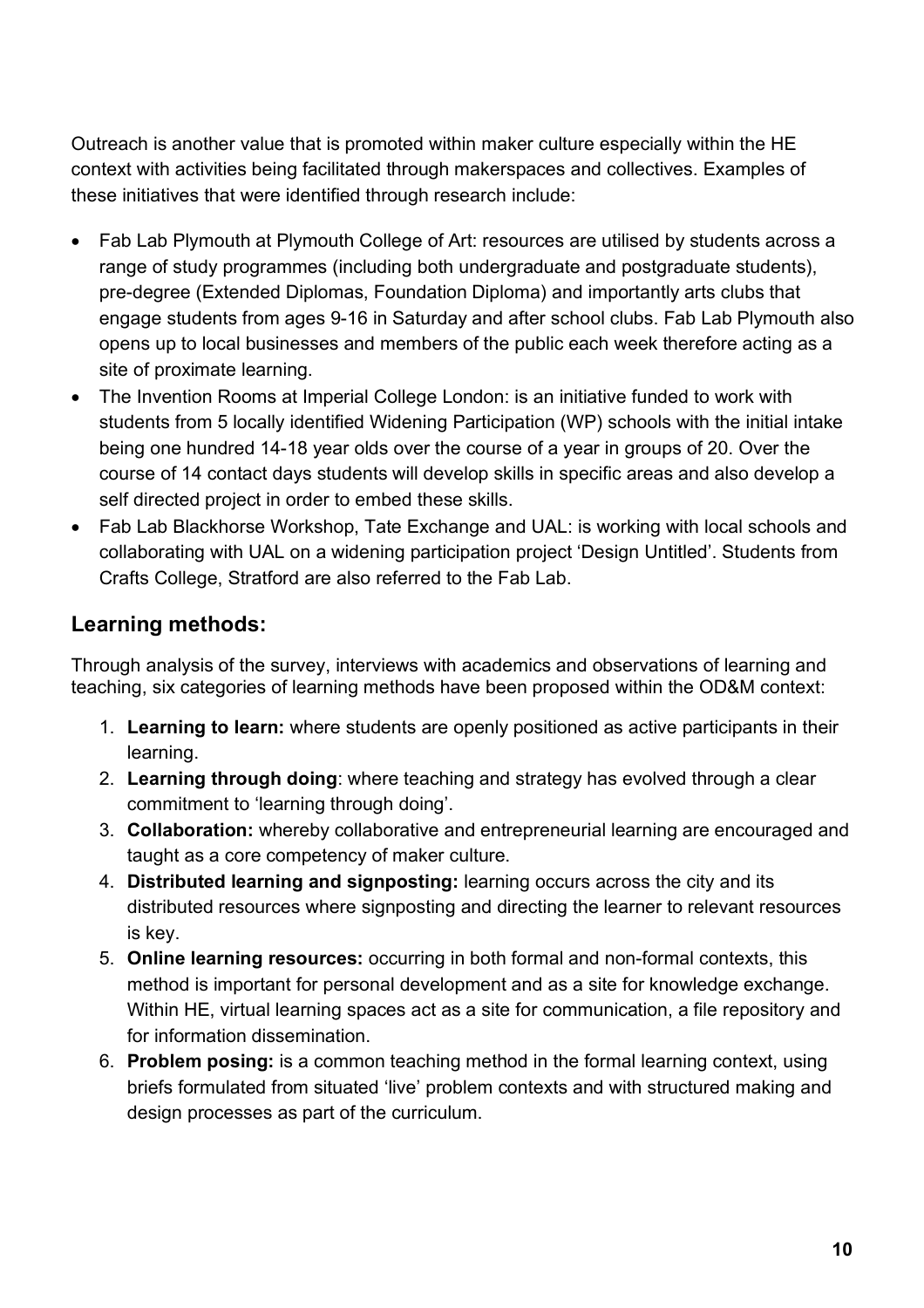#### **Non-formal learning**

Non-formal learning typically takes place through planned activities (in relation to learning objectives and learning time) whereby some form of the learning support is present e.g. student-teacher relationships. Non-formal learning can cover programmes that impart work skills, adult literacy and basic education for early school leavers.

Common examples of this include in-house company training, whereby companies aim to update and improve skills of their staff such at ICT skills, structured online learning (through the use of open educational resources) and courses gained by civil society organisations for their members, their target group or the general public.

Makerspaces in the UK take on the function as an experimental facility for research, innovation and learning through the provision of space that encourages a close proximity between users, producers, technologies and materials with the maker profile being those who are first and foremost, curious. Learning occurs through innovation in the space.

In the UK, close to 70 percent of makerspaces offer classes to users and over 60 percent have their own school programmes. Sessions include introductions 3D printing, boot camps for Arduino, master classes in clay throwing to 'mind hacking<sup>4</sup>.

Our survey of makers and coordinators indicates that knowledge, skills and competencies learned within the maker culture focus on:

- 3D printing and machine training
- 3D scanning
- CNC machining
- CNC milling
- CNC production and machine training
- CNC routing
- Computer Aided Design (CAD)
- Creative coding and physical computing
- Design for CNC
- Fundraising
- Fused Deposition Modelling
- Laser processes and training: Laser cutting; Laser engraving
- Robotics

 $\overline{a}$ 

- Vinyl cutting
- Woodwork, metalwork and assembly.

 $<sup>4</sup>$  see: Sleigh, A., Stewart, H., & Stokes., K. (2015) Open Dataset of UK Makerspaces. Nesta.</sup>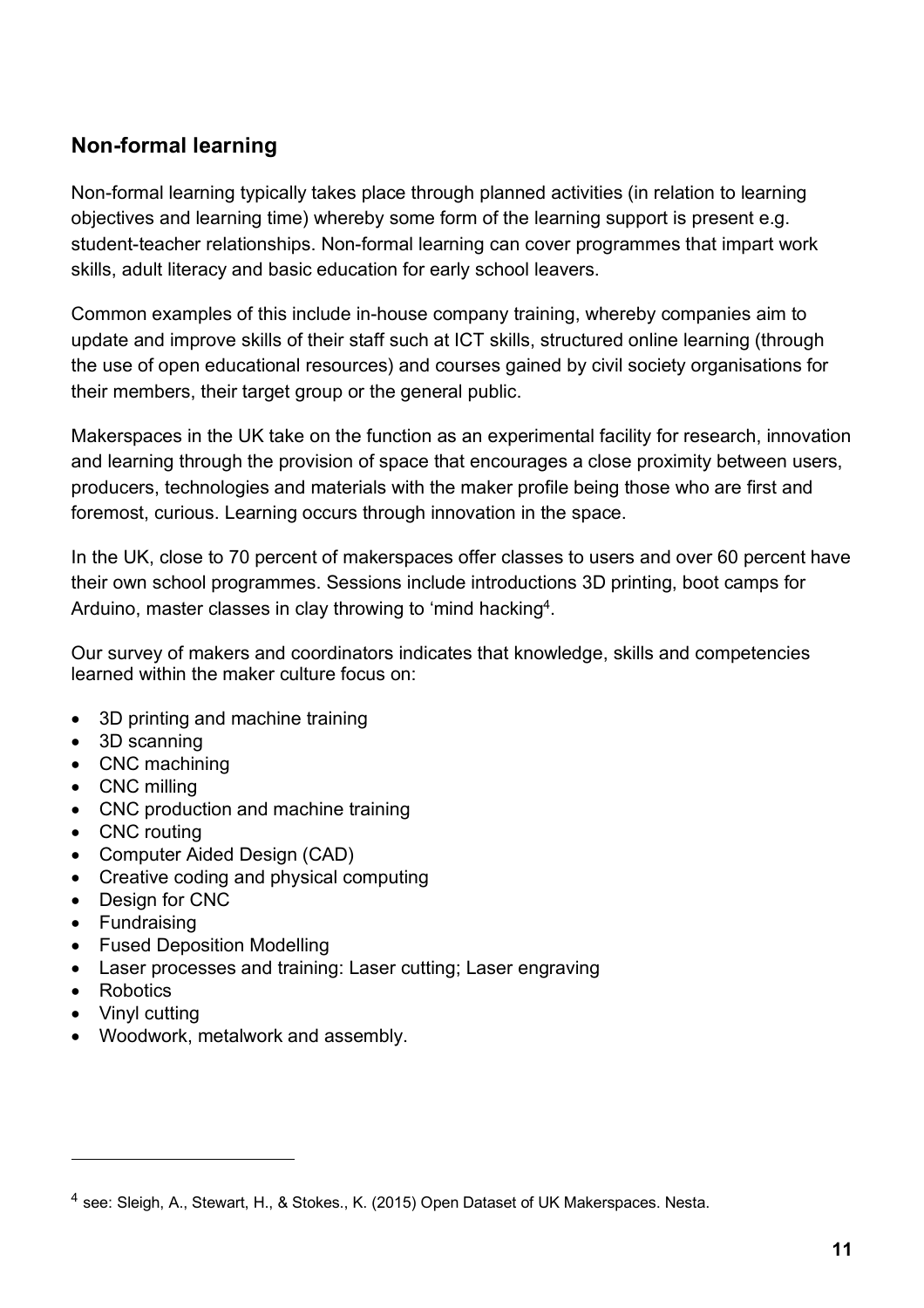A number of attributions within the maker culture were developed through research activities and these include:

- **Agility**: the ability to embrace rapid change and retain an open mind
- **Effectuation**: the way of thinking that serves entrepreneurs in the processes of opportunity identification and new venture creation
- **Enterprise**: the mind-set that takes measured risks that perceives and creates opportunities, as well as the resourcefulness to pursue these in a ethical and sustainable manner
- **Resilience**: the willingness to adapt and remain motivated, overcome obstacles and deal with ambiguity, uncertainty and rejection
- **Collaboration**: the understanding and working with the collective skillset of yourself and others.

Technical operational skills are introduced through specific training programmes, courses and hands on demonstrations. The courses are as varied as the spaces and the makers who use them.

#### **Innovative Manufacturers**

An open innovation agenda seeks to insert makerspace creativity into global manufacturing systems. The movement is seen as somewhat disruptive in relation to a design paradigm as it challenges conventional notions of production and consumption and new entrepreneurs are emerging from this movement. Semi structured interviews were conducted with the following enterprises:

- Opendesk
- SAM Labs
- Bare Conductive
- Gravity Sketch
- Raspberry Pi Foundations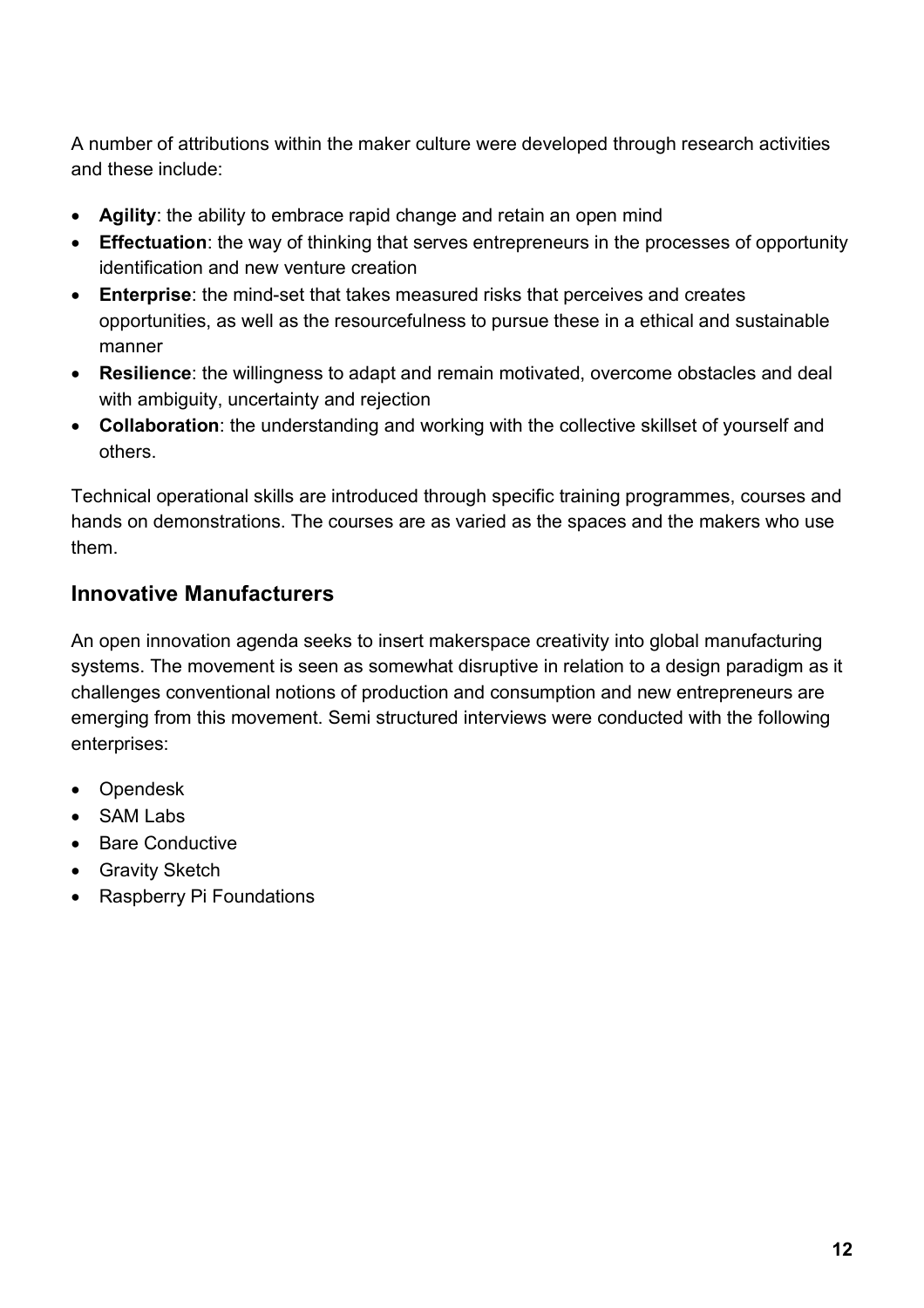#### **Knowledge and skills in demand within the UK OD&M context**

Through research it has been identified that companies within the OD&M context focus on agility, resilience and collaborative approaches to working within their teams. They expect:

- Digital Literacy
- Good listening skills
- Elements of resilience and the ability to operate in an entrepreneurial setting where turnaround time can be quick from idea to implementation
- The ability to set clear goals that are actionable
- There is a need to organise tasks that seem nebulas
- The ability to set and manage goals to manageable levels
- Communication with the team to understand whether goals are set with the teams' goals. Continual open conversation with the team to understand parameters.

*Enterprises* operating within the OD&M context are looking for:

- The ability to collaborate is valued as the most important attribute by enterprises but this is also the perception of makers surveyed in this research
- Communication with the team to understand whether goals align with team goals. Continual open conversation with the team to understand parameters
- Digital Literacy
- Elements of resilience and the ability to operate in an entrepreneurial setting where turnaround time can be quick from idea to implementation
- Good listening skills
- Holistic understanding of the team and their capabilities as well as their needs/requirements in order to meet collectively set/facilitated/curated goals
- Prototyping abilities: many enterprises interviewed who operate at the high-tech/industrial level see making in OD&M contexts as essential to their research and development process, before outsourcing the mass production of their products
- The ability to manage complex demands. There is a need to organise tasks that seem nebulas
- The ability to set and manage goals to manageable levels
- The ability to set clear goals that are actionable.

Key considerations from this research were developed to inform the development of the training program for Higher Education staff. These being:

• Technical training is present in Industry, HEI and maker spaces. However, the development of IoT proprietary teaching and digital skills, structured curriculum around CoDesign and crowd sourcing presents an opportunity in all contexts according to survey responses.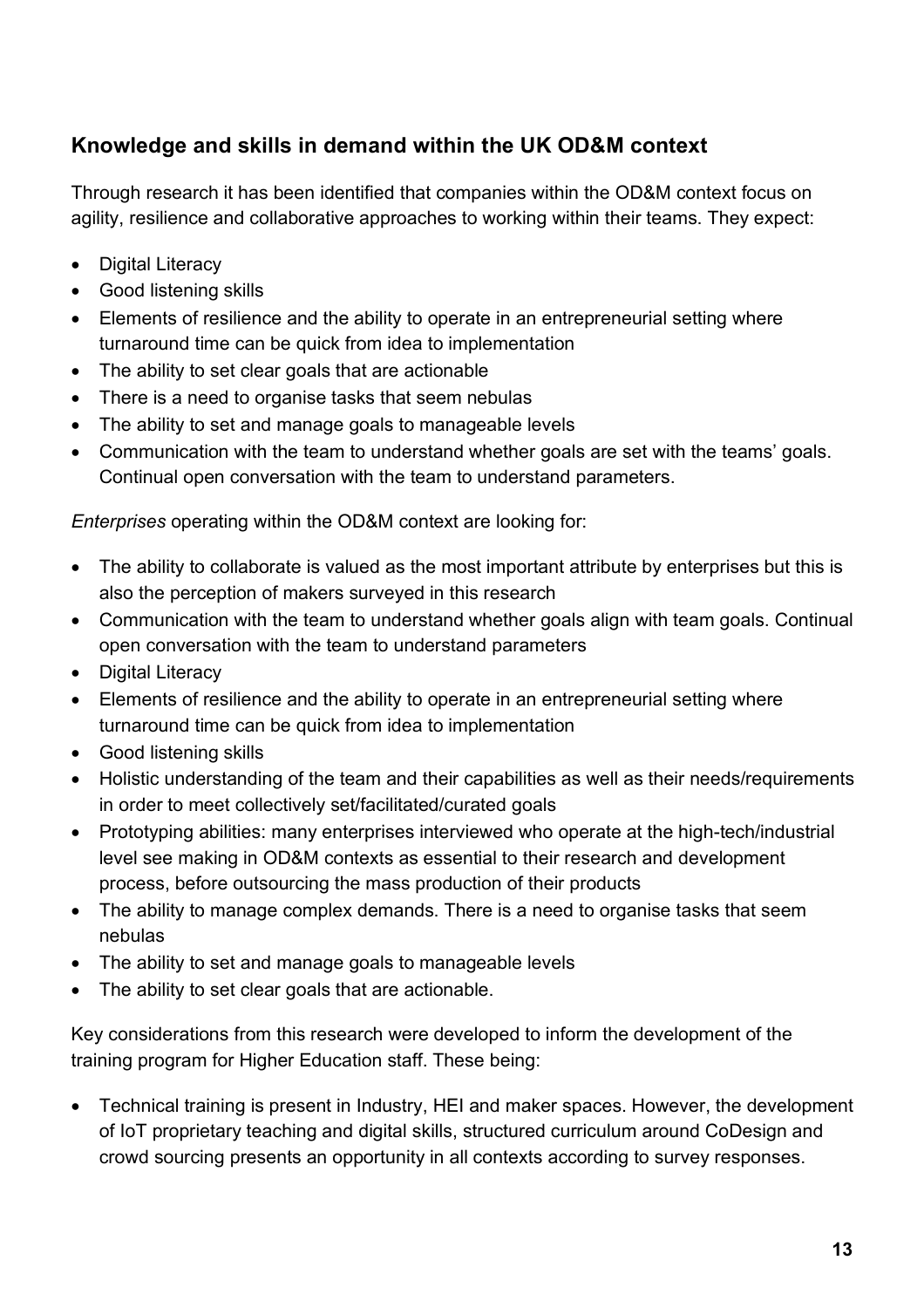- Considering the plurality of interests and themes, challenge based projects are perhaps the most applicable form of delivery. Content will always be contextually specific.
- Softer skill sets in communication, resilience, collaboration, effectuation, should be considered in a training programme. The social function of the movement and culture is emphasised in all data: openness, collaborative, sharing, empathy are recurring concepts.
- How do we define Open?
- There is a need for a recognition framework that recognises skill and attributes developed in through learning in the open context. How do we validate a distributed model of education where proximate learning in OD&M culture?
- Citizen Centred Innovation is of thematic interest to the UK context.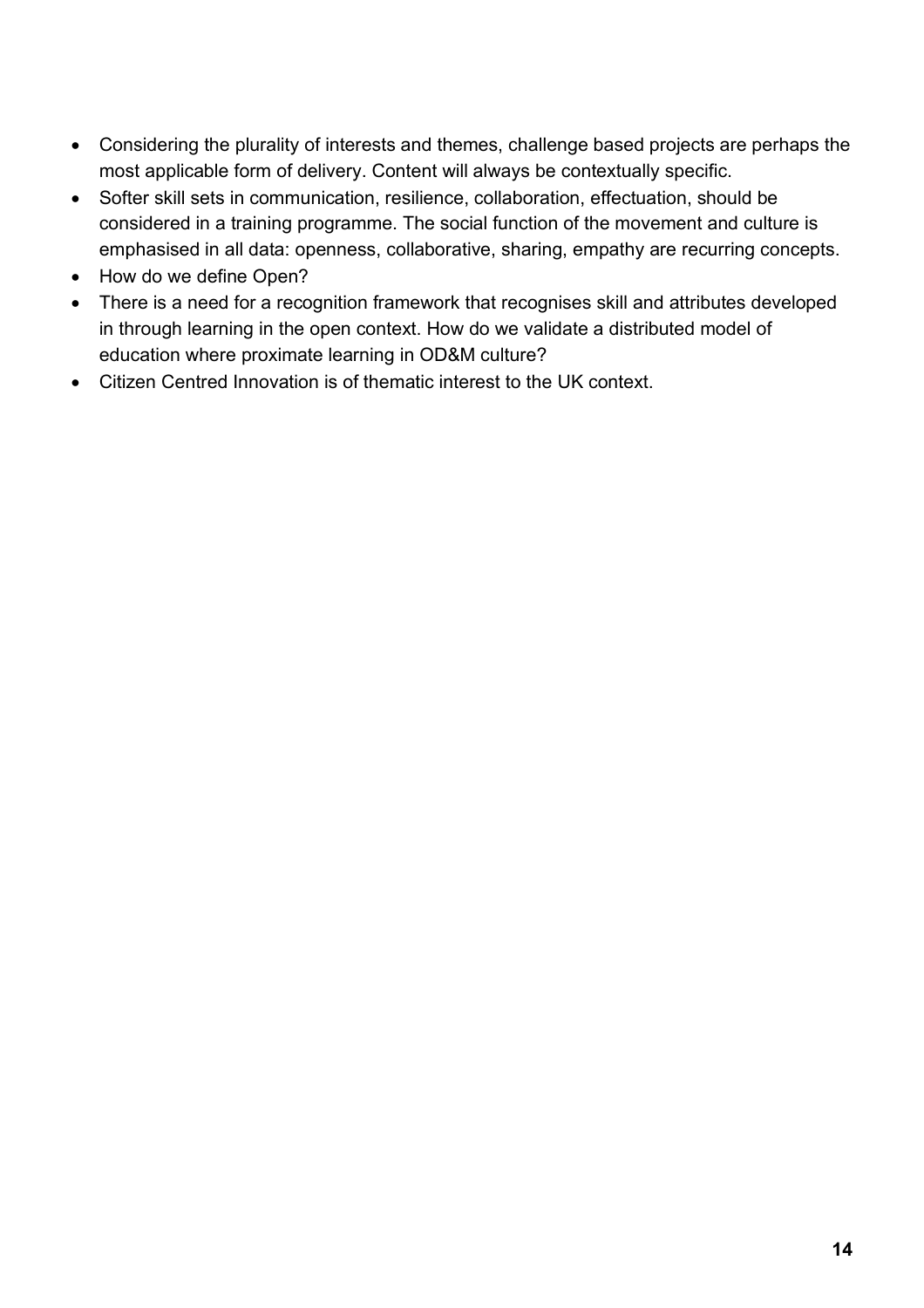## **Training Prototypes**

Throughout the  $15<sup>th</sup> - 17<sup>th</sup>$  January 2018, University of the Arts London hosted a co-design workshop with the aim of utilising initial research findings to develop Training Prototypes to pilot learning and knowledge exchange in the OD&M context.

The workshop was structured through 4 co-design sessions over the 3 days with a focus on building a common lexicon, understanding the prominence of an OD&M curriculum, the definition of learning attributes and learning gain with the intention to apply this within the OD&M paradigm.

Participants of the workshop were taken through the following co-design sessions:

Session 1: Building a common lexicon, which included 'endorsement and learning recognition', and 'profiling learners and stakeholders'.

Session 2: OD&M vision and backcasting, which aimed at defining a common vision for the anticipated learning gains from OD&M curriculum.

Session 3: The development of pilot trainings whereby the backcasting moved towards addressing territorial challenges and developing speculative curriculum for pilot training sessions. 4 challenges were presented and developed:

- Addressing environmental barriers to mobility through co-design
- Co-designing publics, participation and inclusive community growth through citizen centred innovation
- Designing catalyst agents and new productivity in arts and crafts
- Exploring smart cities through event based learning (hackathons).

Session 4: Utilising learning arches to develop specific modules and incorporate key elements that were identified during the backcasting session. The outcome of this was the development of 4 training modules that each had a length of 10 weeks.

The final outputs from the workshops were 4 briefing documents containing specific training programmes. The modules considered how the learning experience and collaboration through each challenge should be utilised and were tested in the 4 main geographic contexts of the Alliance throughout September 2018 to April 2019.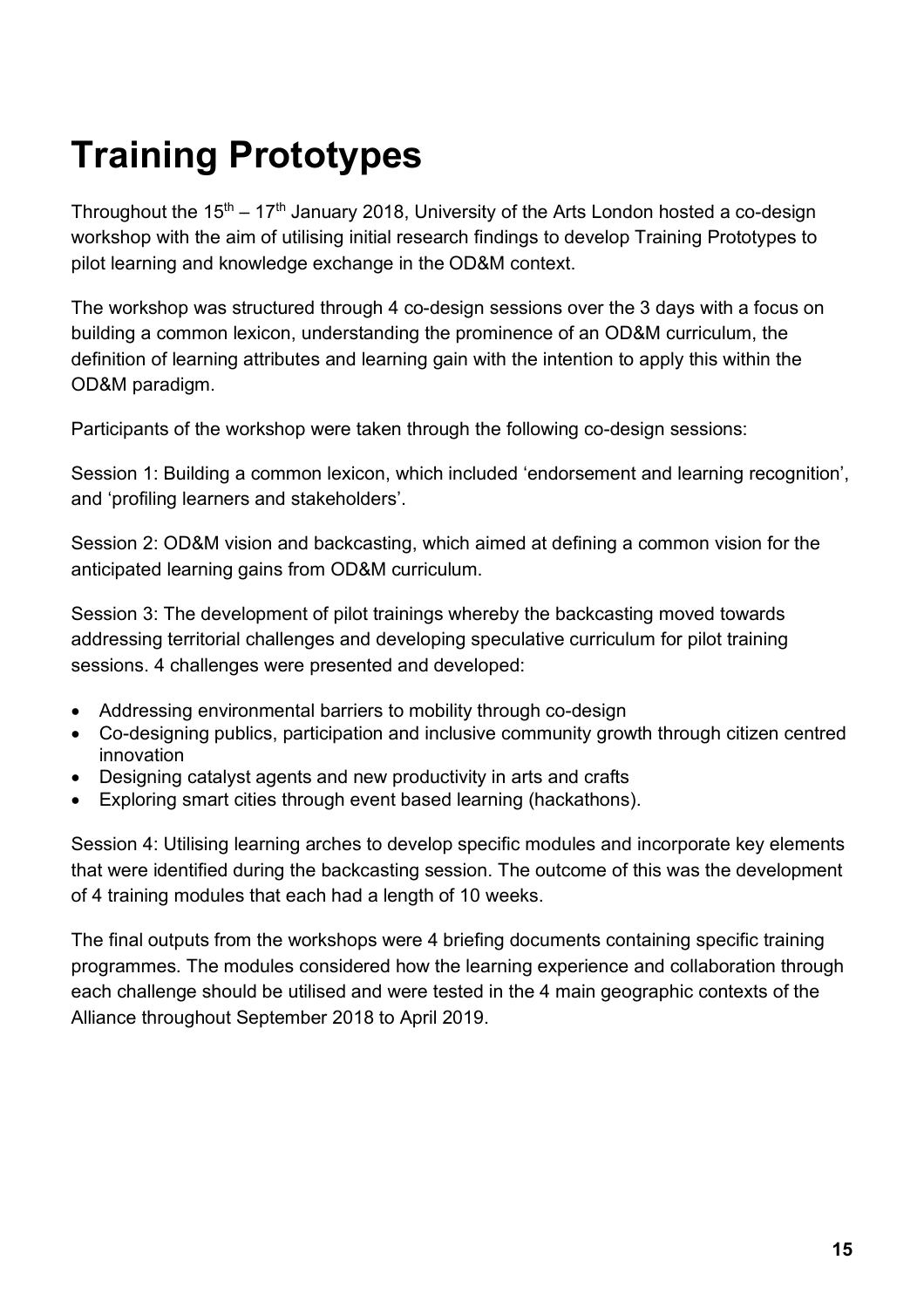### **Implementation**

l

A series of open sessions were developed and held in London to establish a community of practice and establish thematic challenges to act as vehicles through which to deliver the UK training programme, these were:

- Make Camden (3-7 July 2018, Lethaby Gallery, Central Saint Martins: UAL attendance circa 1,000).
- Public Briefing: Furnishing the Public Living Room (24 October 2018, The St Pancras & Somers Town Living Centre)
- Re-Designing Products for a Circular Economy (7 November 2018, Camberwell College of Art: UAL)
- Introduction to Green Lab (21 November 2018, Green Lab)
- Public Showcase of work in progress (28-29 November 2018, Central Saint Martins: UAL);
- Lecture on Open Design and Manufacture to 90 BA Product Design students at Central Saint Martins.

Through these events, the following socially responsive themes in the context of Industry 4.0 were developed with the aim to deliver challenge-based learning through open design principles:

- 1. Open Design for Inclusive Neighbourhood Development in collaboration with the London Borough of Camden.
- 2. Open Design for Future Sustainable Living: focused on bio material innovations in algae material for healthier urban environments in collaboration with Green Lab
- 3. How Can We Design Locally, Make Globally? Aligned to principles of the Fabcity. The program of training involves working with local authorities, industries and makerspaces to establish and develop the thematic context for each challenge.

Learning Institutions were able to disseminate challenges via the OD&M digital platform, where students could enrol as well as be issued with open learning badges (a total of 50 badges were defined and developed in the co-design workshop) that recognised soft skills and maker competences to students that completed the challenges.

The programmes took place over 15 weeks and were followed by 5 weeks of training which focussed on dissemination and engagement activities related to the outcomes developed. A total of 36 learners subscribed to the three challenges.

Also during the 5<sup>th</sup> to 10<sup>th</sup> March 2019, the UAL Digital Maker Collective, OD&M project affiliates, industry and community partners were in residence at the Tate Exchange for the launch of Beta Society<sup>5</sup>. The event was structured around participatory workshops, round-table

<sup>5</sup> For more detailed information on the Beta Society and OD&M at the Tate Exchange, please see report 'Open Design & Manufacturing Project at Tate Exchange 2019, which can be found here: https://odmplatform.eu/wpcontent/uploads/2017/05/odm-x-tate-19\_report.pdf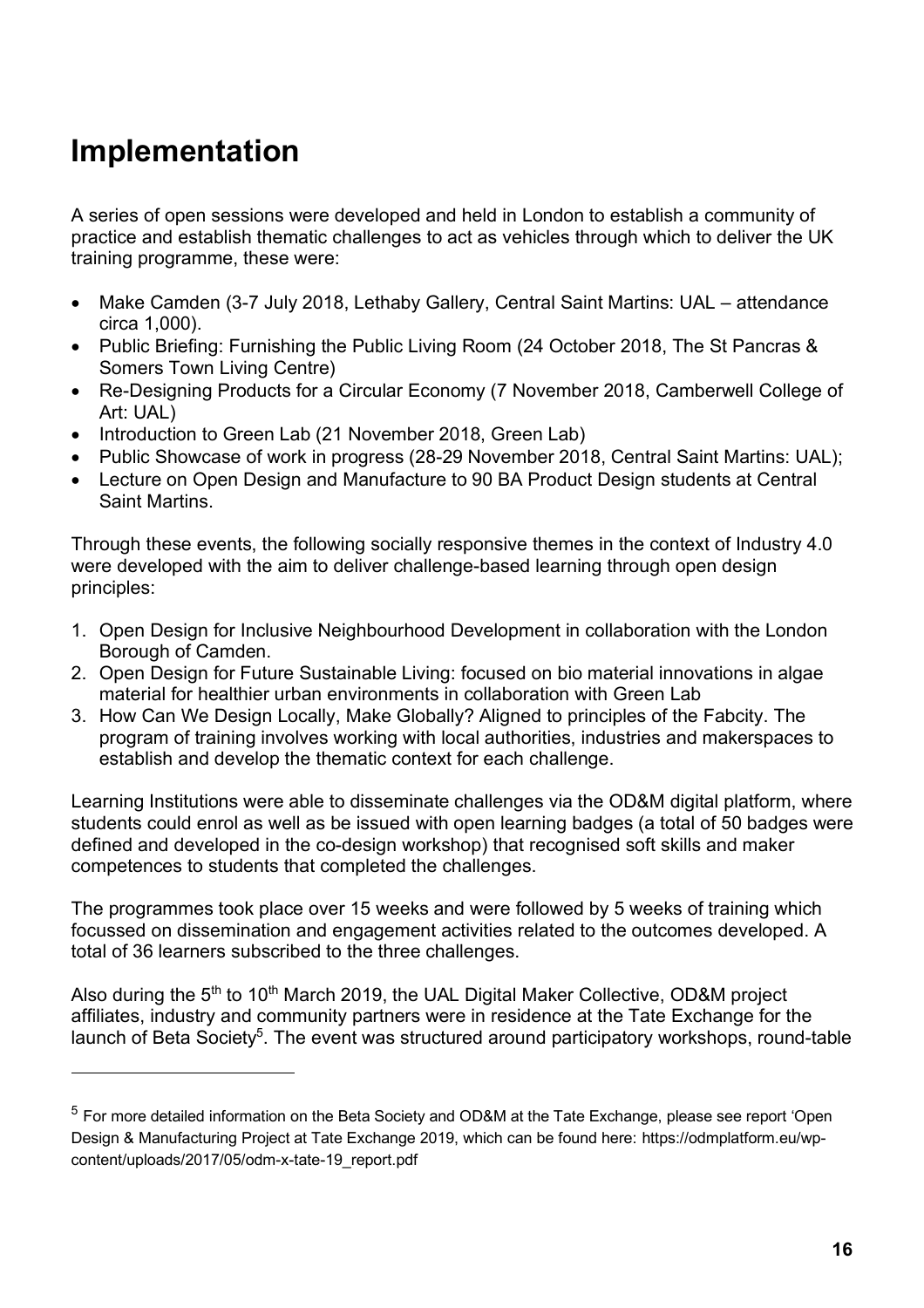discussions and debates on the following themes:

- Citizen-centered innovation
- Socially engaged practice
- Community perspectives and community/organisation led provocations
- Open design and open practice
- Building a sustainable open education infrastructure
- Equality of opportunities

The intention was to develop a new network of organisations, academia, industry and public to explore and reimagine a speculative society of equal opportunities. The 'Beta Society' network is an evolving concept and the event at Tate was the beginning of the journey.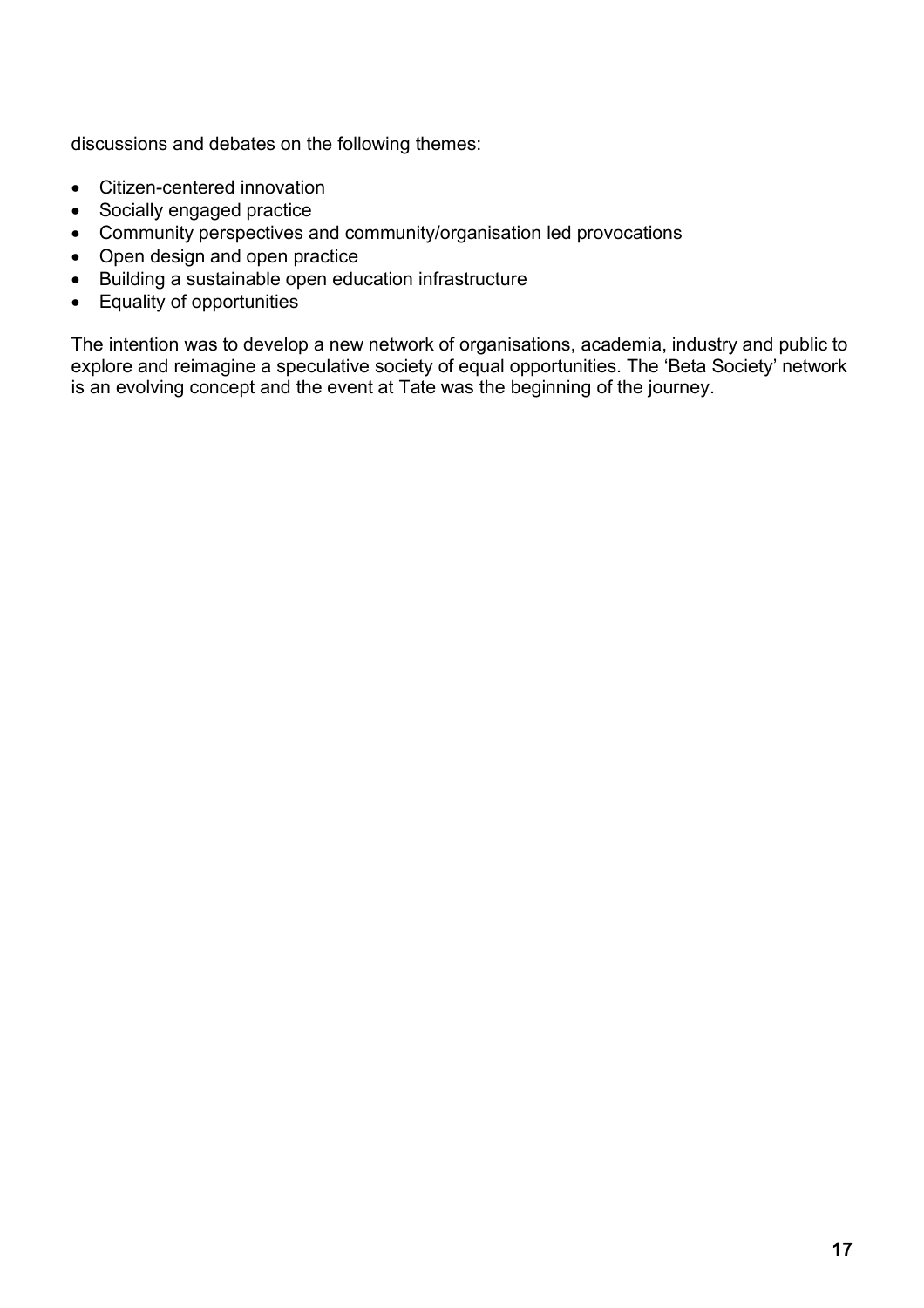## **Conclusion**

l

The research undertaken by the Alliance identified a triple gap in the relationship between universities, the maker world and traditional enterprises these being:

- 1. A knowledge gap regarding the open design and manufacturing features and potentials for innovation, evident both within educational and business domains;
- 2. An awareness gap about the mutual benefits that may stem from unedited alliance between the maker movement, the education domain and the world of business;
- 3. A connection gap between these actors.
- 4. The co-development of the training programmes aimed to address this gap and build capacity and skills between these actors.

In order to measure the impact of the training programmes a series of tools were developed to understand the experiences of those who took part:

- Focus groups with students who participated
- Interviews with HEI representatives who participated
- Focus groups with representatives of innovative communities
- Interviews with traditional organisations (SMEs, Local Authorities etc.)
- Focus groups discussion with HEI representatives at the end of the project implantation.

As the OD&M project brought together a range of traditional organisations (local authorities, NGOs, public institutions, schools, informal groups etc.) it became difficult to assess and create a general understanding of the results of these stakeholders engagement. However, a key conclusion emerged that contact with the project team and OD&M paradigm was an opportunity to gain new knowledge and experience and ultimately, deepen the experience related to OD&M. These stakeholders were positive about the contact and opportunities for collaboration with students, Fablabs, innovative communities and makers $6$ .

A key conclusion for HEIs were that a new approach to teaching and learning had been developed and tested through the OD&M project, resulting in innovative opportunities and challenge-based learning. This had a positive impact in the HEI approach to nurturing the next generation of designers and manufactures. HEIs found that they could easily implement OD&M training programmes within existing curricular structures either as regular elective training

 $6$  For more detailed information on the OD&M projects impact, please see report 5.3 Impact Final report, section 4, OD&M Impact Summary, which can found here: https://odmplatform.eu/wp-content/uploads/2017/05/5.3impact-final-report-final.pdf